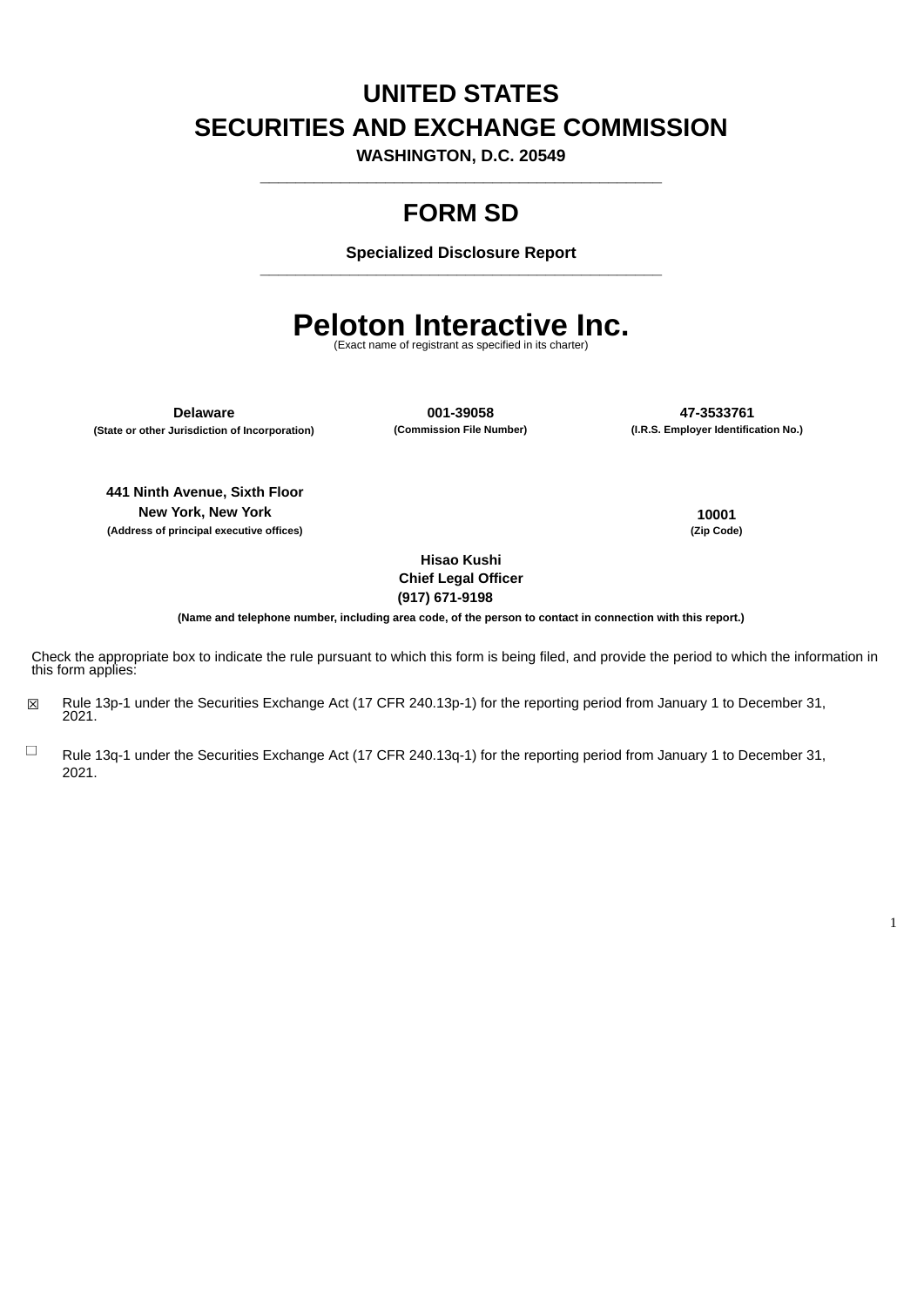#### **Section 1 – Conflict Minerals Disclosure**

#### **Item 1.01 Conflict Minerals Disclosure and Report**

In accordance with the disclosure requirements promulgated by the U.S. Securities and Exchange Commission, Peloton Interactive, Inc. (the "Company") has undertaken efforts to determine our conflict minerals<sup>1</sup> reporting requirements for the period from January 1 to December 31, 2021.

The Company has filed this Specialized Disclosure Report and the associated Conflict Minerals Report, which appears as Exhibit 1.01 hereto and is publicly available on the Company's website at https://investor.onepeloton.com/financial-information/sec-filings.

#### **Item 1.02 Exhibit**

The Company's Conflict Minerals Report is provided as Exhibit 1.01 hereto.

#### **Section 2 – Resource Extraction Issuer Disclosure**

**Item 2.01 Resource Extraction Issuer Disclosure and Report.**

Not applicable.

#### **Section 3 – Exhibits**

#### **Item 3.01 Exhibits**

The following exhibit is filed as part of this report.

[Exhibit](#page-3-0) 1.01 – The [Company](#page-3-0)'s Conflict Minerals Report for the period January 1 to [December](#page-3-0) 31, 2021.

**\*\*\*\*\***

<sup>&</sup>lt;sup>1</sup> The term "conflict mineral" is defined in Section 1502(e)(4) of the Dodd-Frank Wall Street Reform and Consumer Protection Act as (A) columbite-tantalite, also known as coltan<br>(the metal ore from which tantalum is extra adjoining country. 1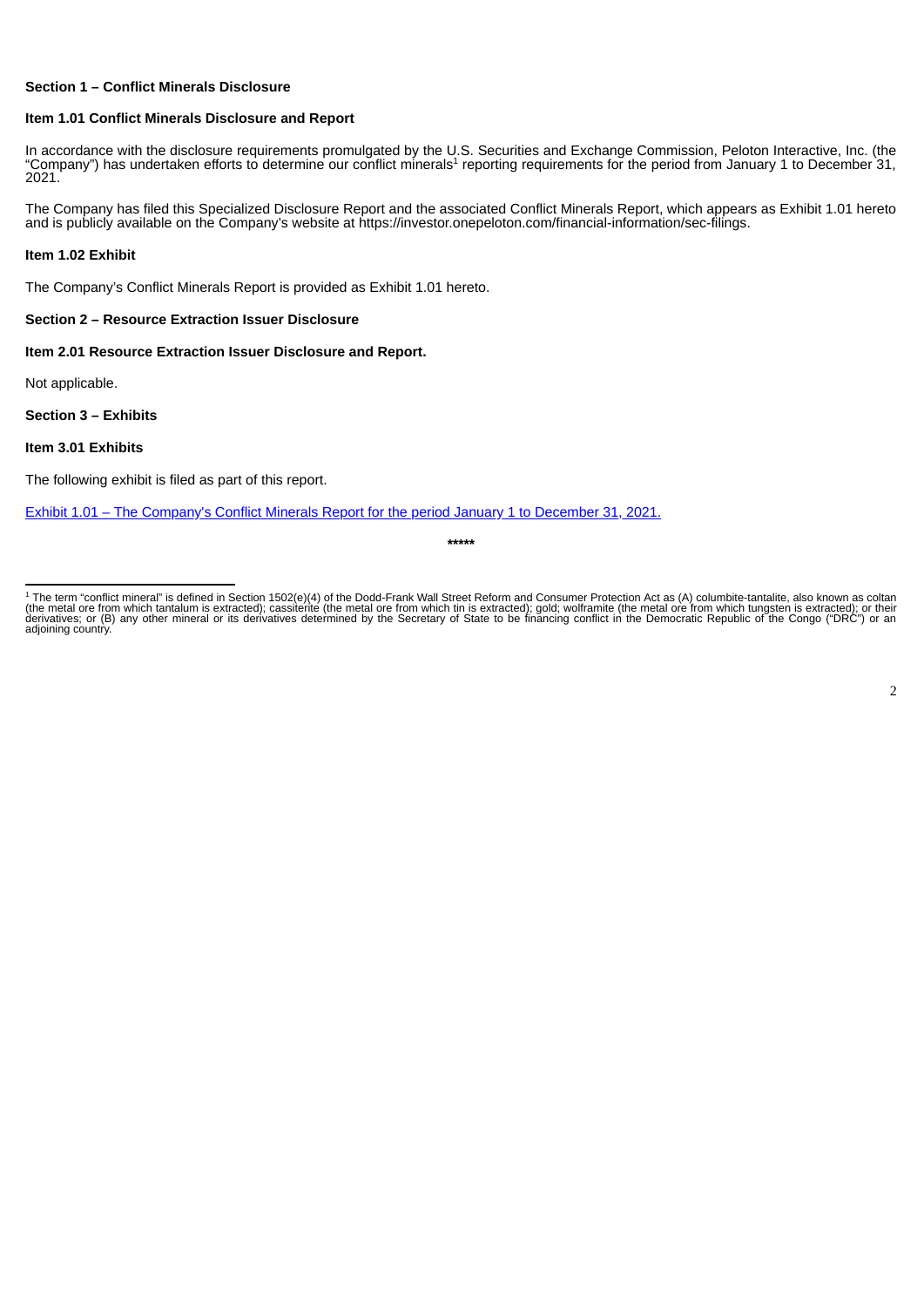### **SIGNATURE**

Pursuant to the requirements of the Securities Exchange Act of 1934, the registrant has duly caused this report to be signed on its behalf by the duly authorized undersigned.

# **Peloton Interactive, Inc.**

By: /s/ Hisao Kushi **Date:** May 31, 2022 Chief Legal Officer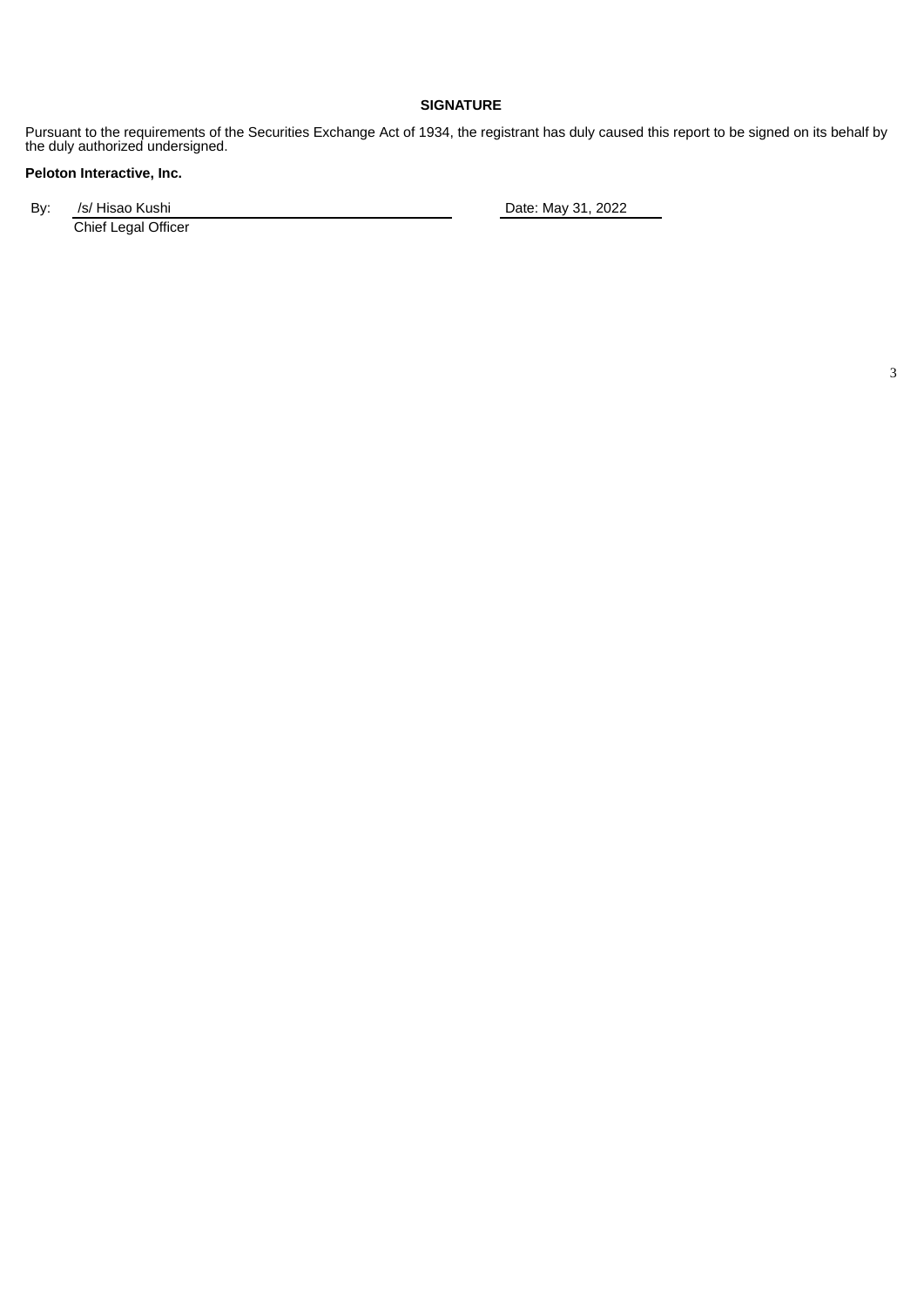## <span id="page-3-0"></span>**Peloton Interactive, Inc.**

#### CONFLICT MINERALS REPORT OF

#### FOR THE REPORTING PERIOD FROM JANUARY 1 TO DECEMBER 31, 2021

#### **I. Introduction**

This is the Conflict Minerals<sup>1</sup> Report of Peloton Interactive, Inc. ("we," "our," "us," "Peloton," or the "Company") prepared for calendar year 2021 in accordance with Rule 13p-1 ("Rule 13p-1") under the Securities Exchange Act of 1934 (the "Act"). Numerous terms in this Report are defined in Rule 13p-1 of the Act and SEC Release No. 34-67716 (August 22, 2012) under the Act (the "Adopting Release"). The reader is referred to these sources for the definitions of defined terms contained herein.

In accordance with Rule 13p-1, we undertook efforts to determine the presence and source of the conflict minerals within our products. The Company designed its efforts in conformity with the internationally recognized due diligence framework set forth in the *Organisation for* Economic Co-operation and Development ("OECD") Due Diligence Guidance for Responsible Supply Chains of Minerals from Conflict-*Affected and High-Risk Areas* ("OECD Due Diligence Guidance") and related Supplements. *2*

The statements below are based on the activities performed to date in good faith by the Company and are based on the infrastructure and information available at the time of this filing. Factors that could affect the accuracy of these statements include, but are not limited to, incomplete supplier data or available smelter data, errors or omissions by suppliers or smelters, evolving identification of smelters, incomplete information from industry or other third-party sources, continuing guidance regarding the SEC final rules, and other issues.

#### **II. Overview**

#### **Company Profile**

Peloton Interactive, Inc. ("Peloton" or the "Company") is the largest interactive fitness platform in the world with a loyal community of Members, which we define as any individual who has a Peloton account through a paid Connected Fitness Subscription or a paid Peloton Digital Subscription. The Company pioneered connected, technology-enabled fitness with the creation of its interactive fitness equipment ("Connected Fitness Products") and the streaming of immersive, instructor-led boutique classes to its Members anytime, anywhere. The Company makes fitness entertaining, approachable, effective, and convenient while fostering social connections that encourage Members to be the best versions of themselves.

<sup>&</sup>lt;sup>1</sup> The term "conflict mineral" is defined in Section 1502(e)(4) of the Dodd-Frank Wall Street Reform and Consumer Protection Act as (A) columbitetantalite, also known as coltan (the metal ore from which tantalum is extracted); cassiterite (the metal ore from which tin is extracted); gold; wolframite (the metal ore from which tungsten is extracted); or their derivatives; or (B) any other mineral or its derivatives determined by the Secretary of State to be financing conflict in the Democratic Republic of the Congo ("DRC") or an adjoining country.

<sup>&</sup>lt;sup>2</sup> OECD (2016), OECD Due Diligence Guidance for Responsible Supply Chains of Minerals from Conflict-Affected and High-Risk Areas: Third Edition, OECD Publishing, Paris. http://dx.doi.org/10.1787/9789264252479-en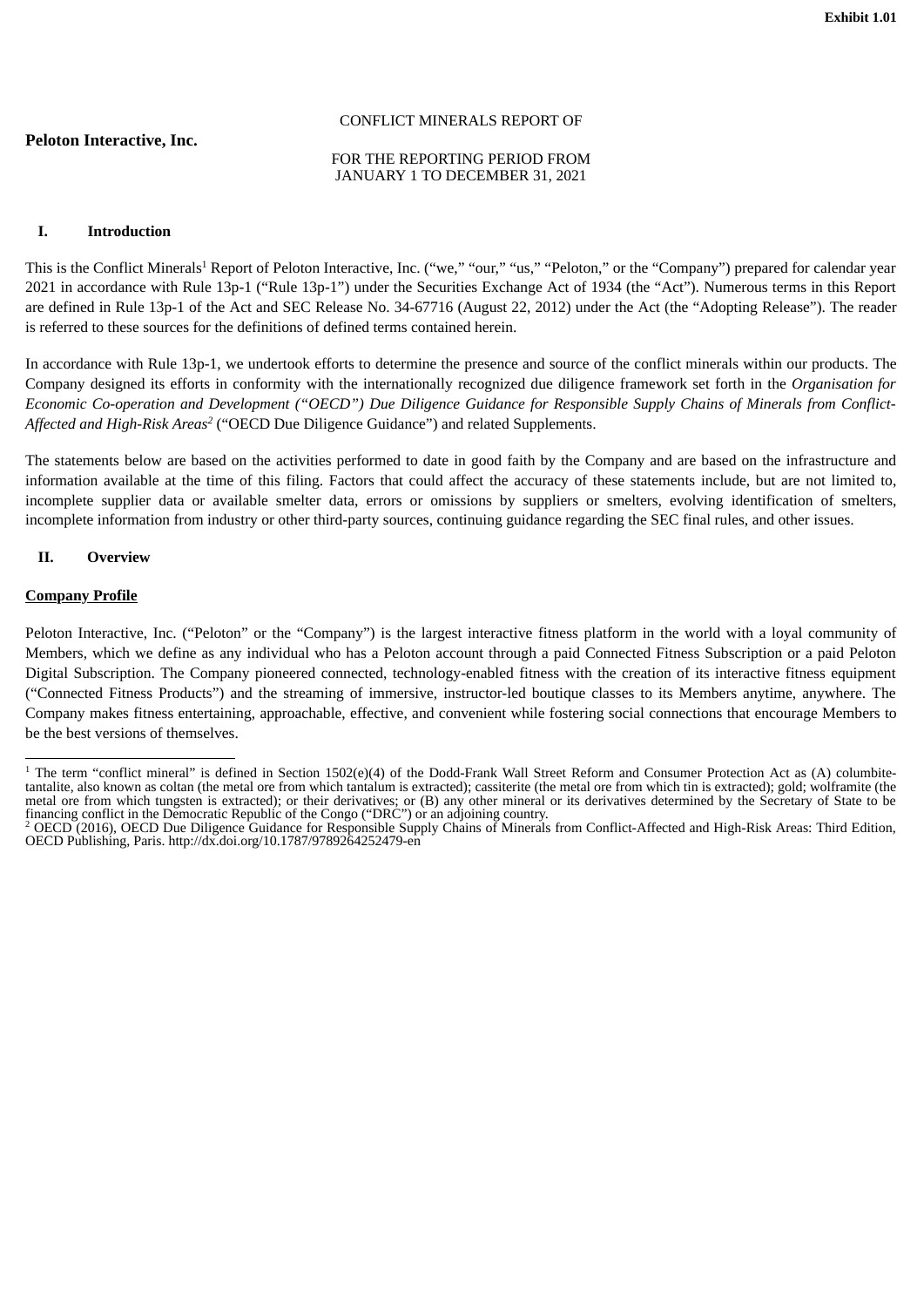We are subject to this rule as we have determined that, during 2021, conflict minerals were likely necessary to the functionality or production of products we manufactured or contracted to manufacture. The Company, as a purchaser of component parts, is many steps removed from the mining of conflict minerals. We do not purchase raw ore or unrefined conflict minerals and we conduct no purchasing activities directly in the DRC or adjoining countries.

### **Conflict Minerals Policy**

The Company developed a policy statement to support the goals expressed by Congress in enacting Section 1502 of the Dodd-Frank Wall Street Reform and Consumer Protection Act. The policy highlights the Company's commitment to complying with the reporting and due diligence obligations required by the SEC rule and the Company's expectations from its suppliers. In addition, the policy includes language encouraging suppliers to source responsibly and support efforts to reduce violence and human rights violations in the Conflict Region. The policy resides on our corporate website (https://investor.onepeloton.com/corporate-governance).

#### **Reasonable Country of Origin Inquiry Information**

We have conducted a good faith reasonable country of origin inquiry ("RCOI") to determine whether the necessary conflict minerals originated in the DRC or an adjoining country or came from recycled or scrap sources.

The Company's RCOI process included reviewing the products manufactured or contracted to be manufactured during the Reporting Period to identify products that should be deemed in-scope as described by the Adopting Release and conducting an inquiry of our direct suppliers of the in-scope products using the Responsible Minerals Initiative's ("RMI") Conflict Minerals Reporting Template ("CMRT"). Based on the results of our RCOI which indicated sourcing from the DRC or an adjoining country, we exercised due diligence on the source and chain of custody of the conflict minerals in accordance with the OECD Due Diligence Guidance. Our due diligence efforts are discussed further in this Conflict Minerals Report.

#### **Due Diligence Program Design**

The Company designed its conflict minerals program to conform, in all material respects, with the five-step framework of the OECD Due Diligence Guidance, the Supplement on Tin, Tantalum, and Tungsten, and the Supplement on Gold, specifically as they relate to our position in the minerals supply chain as a "downstream" company:

- Step 1: Establish strong company management systems
- Step 2: Identify and assess risks in the supply chain
- Step 3: Design and implement a strategy to respond to identified risks
- Step 4: Carry out independent third-party audit of smelter/refiner's due diligence practices
- Step 5: Report annually on supply chain due diligence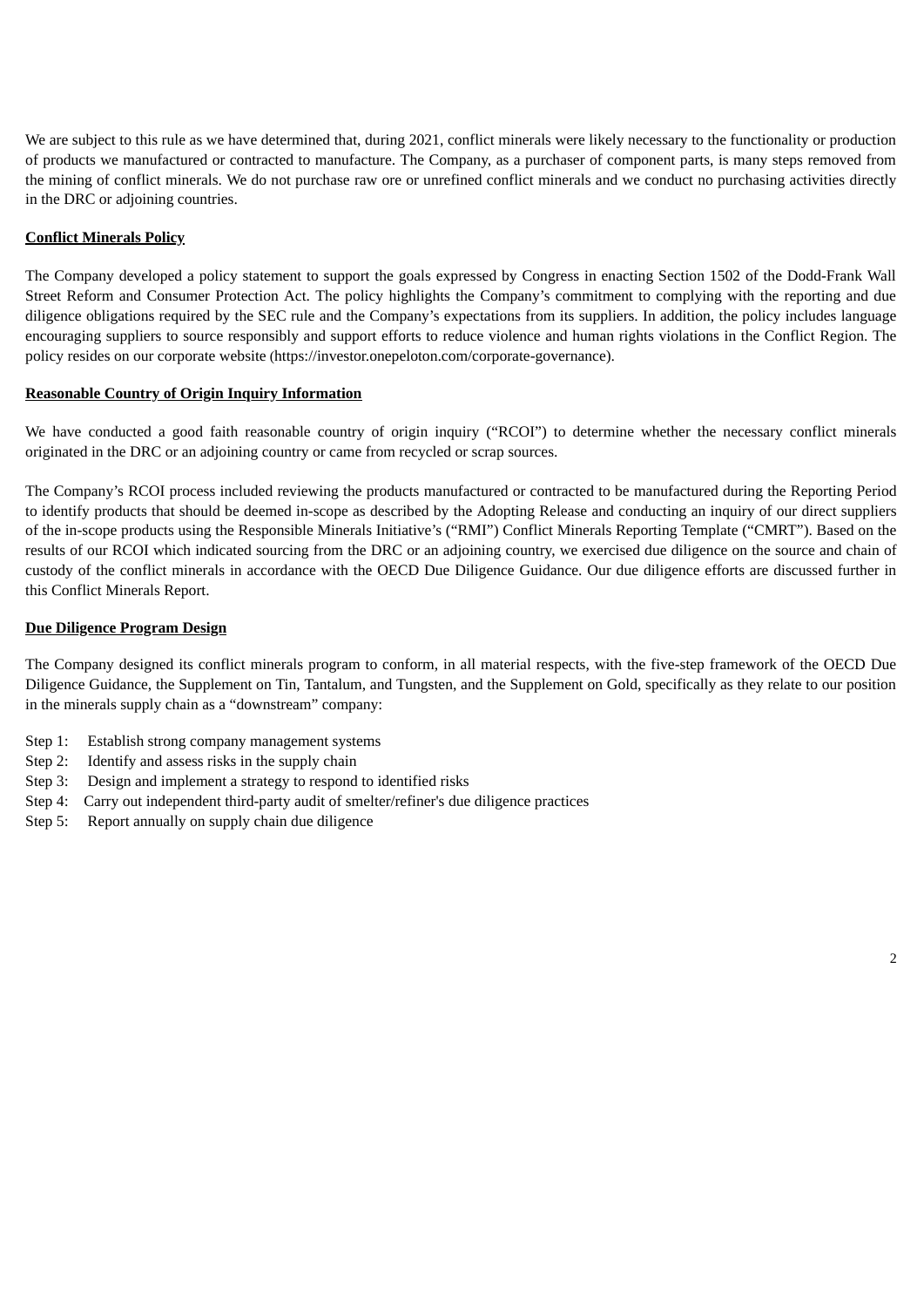#### **III. Due Diligence Measures Performed by The Company**

The following describes the measures taken to reasonably determine the country of origin and to exercise due diligence in the mineral supply chain in conformance with the OECD Due Diligence Guidance.

Step 1: Establish strong company management systems

- a. Conflict minerals team The Company established a conflict minerals team that includes individuals from the relevant business units and departments, including compliance, product, procurement, and legal teams. The team was structured to include the involvement from those in upper management roles, including legal, compliance and supply chain, to help ensure that critical information, including the Company's conflict minerals policy, reached relevant employees and suppliers.
- b. Conflict minerals policy The Company adopted and published a policy establishing the expectations of our suppliers. The policy resides on our corporate website https://investor.onepeloton.com/corporate-governance.
- c. Internal engagement We developed a role-based training program to educate employees on our conflict minerals process, the goals of our program, and our reporting obligations as a supplier and a public filer.
- d. Supplier engagement The Company communicated its conflict minerals policy and provided educational materials to our in-scope suppliers. Suppliers were informed when the request for information was initiated on the conflict minerals disclosure requirements as well as recommendations for developing, implementing, and documenting a conflict minerals compliance program.
- e. Company level grievance mechanism As recommended by the OECD Due Diligence Guidance, the Company has a grievance mechanism in place as a risk-awareness system for conflict minerals issues. Stakeholders, internal and external, can communicate directly and confidentially with our compliance officer.
- f. Records management The Company will maintain records relating to our conflict minerals program in accordance with the recommended record retention guidelines of five years.

Step 2: Identify and assess risks in the supply chain

We performed the following steps as part of our risk assessment process:

- a. Identified products in scope Our conflict minerals team conducted a detailed review of the products manufactured or contracted to be manufactured during the Reporting Period to identify products that should be deemed in-scope as described by the Adopting Release.
- b. Conducted RCOI The Company utilized the most recent version of the industry-developed CMRT to query our suppliers for conflict minerals information. We requested this information from the Tier 1 suppliers who provide materials and components for the products deemed in-scope by our conflict minerals team. We evaluated the responses from the templates submitted by our suppliers to determine our reporting obligation based on this RCOI. See Appendix I for a list of countries of origin identified through the RCOI process.
- c. Completed additional follow-up –The Company contacted direct suppliers multiple times to request detailed conflict minerals information. We also worked to clarify and validate the accuracy of

3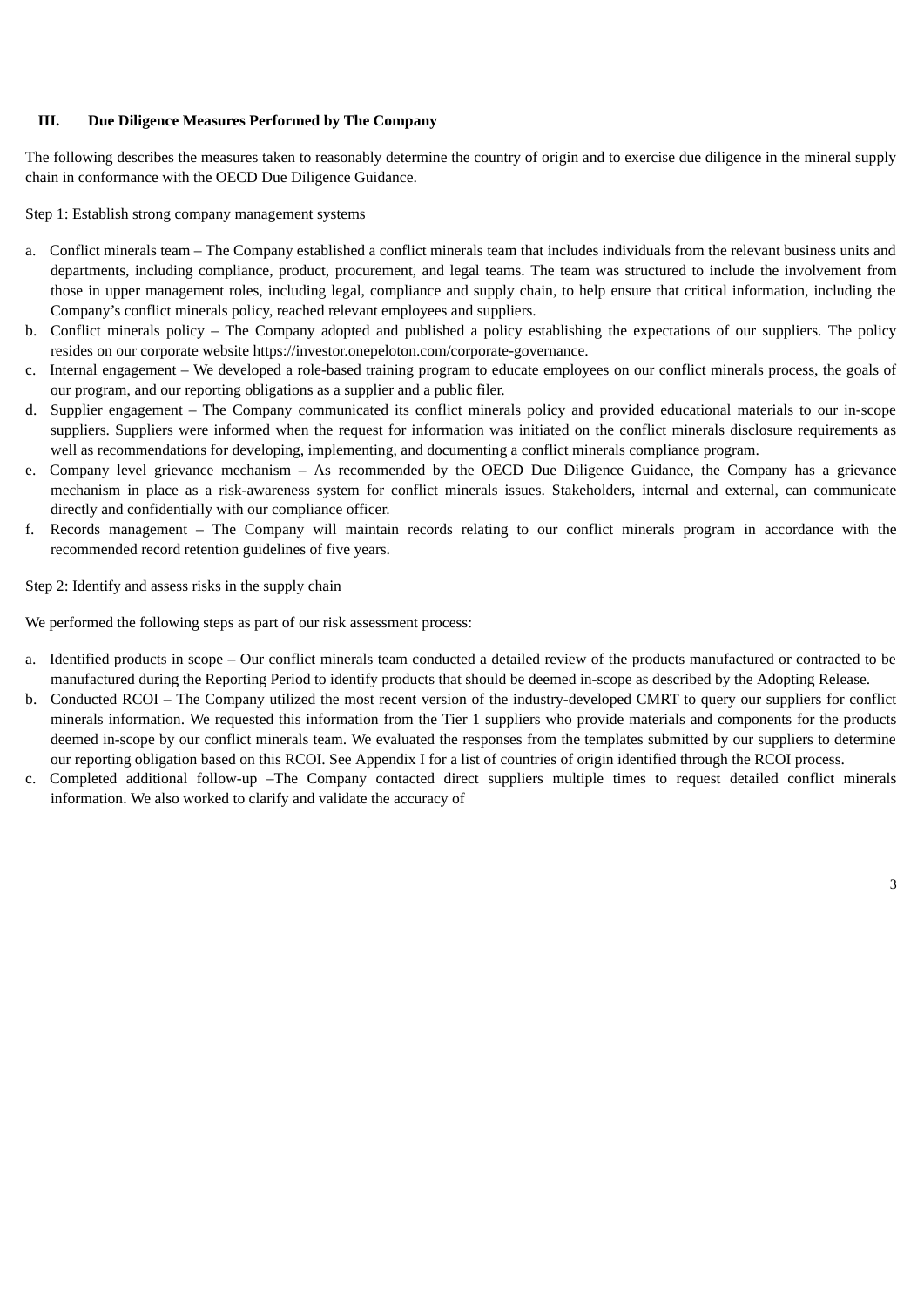information provided by our suppliers by responding with standardized feedback questions to address any issues or uncertainty with the template provided when necessary and/or obtaining additional information upon request (product identification, order numbers, or shipping addresses) to help ensure we are receiving conflict minerals information specific to our supply chain.

d. Identified smelters or refiners ("SORs") – The Company compiled a list of SORs in our supply chain using our suppliers' responses in their CMRTs. The Company reconciled this list to the list of smelter facilities designated by the RMI's Responsible Minerals Assurance Process ("RMAP"). The RMAP completes independent, third-party audits of smelters and refiners to determine which can be validated as having systems in place that help ensure the minerals are responsibly sourced according to the OECD Due Diligence Guidance. The Company also utilized information provided by the London Bullion Market Association (LBMA), and Responsible Jewelry Council (RJC) cross-recognition audit programs. The Company maintains a database of smelter aliases to reconcile suppliers' smelters lists to the list of RMI SORs. We have provided that list in this report within Section IV – Product Description; Processing Facilities.

Step 3: Design and implement a strategy to respond to identified risks

We performed the following steps as part of our risk management plan:

- a. Reporting results to senior management The Conflict Minerals team reports the results of our RCOI to upper management at multiple points in time throughout the data collection period. These communications included the team's plan to respond to risks identified in the due diligence processes.
- b. Designed and implemented a plan The Company used established risk rating criteria to evaluate suppliers based on the responses provided within their CMRT, as well as any additional documentation furnished to support those responses and the suppliers' due diligence processes. The resulting risk ratings were used to develop specific supplier outreach and training to address the identified risks and to take corrective actions with suppliers found not in compliance with the Company's conflict minerals policy. This included additional outreach to suppliers who failed to respond to our multiple requests for information, suppliers who provided inconsistent or erroneous information, and suppliers who indicated they had received responses from less than 50% of their in-scope suppliers. Our team further reviewed the responses to verify the validity of SORs reported by our suppliers, the audit status of such SORs and the country of origin of the minerals processed at such facilities.
- c. Provided educational materials The Company provided each supplier with educational materials that explain Section 1502 of the Dodd Frank Act, the OECD framework, the RCOI process, and general information on the contents of the most recent revision of the CMRT (including definitions of common phrases and frequently asked questions). The educational material serves as a point of reference for suppliers that are unfamiliar with the rule and helps limit the risk of obtaining inaccurate information from them.
- d. Identified SORs As part of the risk mitigation process, the Company reconciled the list of SORs collected from suppliers to the list of smelter facilities validated by the RMI. The Company maintains a database of smelter aliases to reconcile suppliers' smelters lists to the list of RMI SORs.

4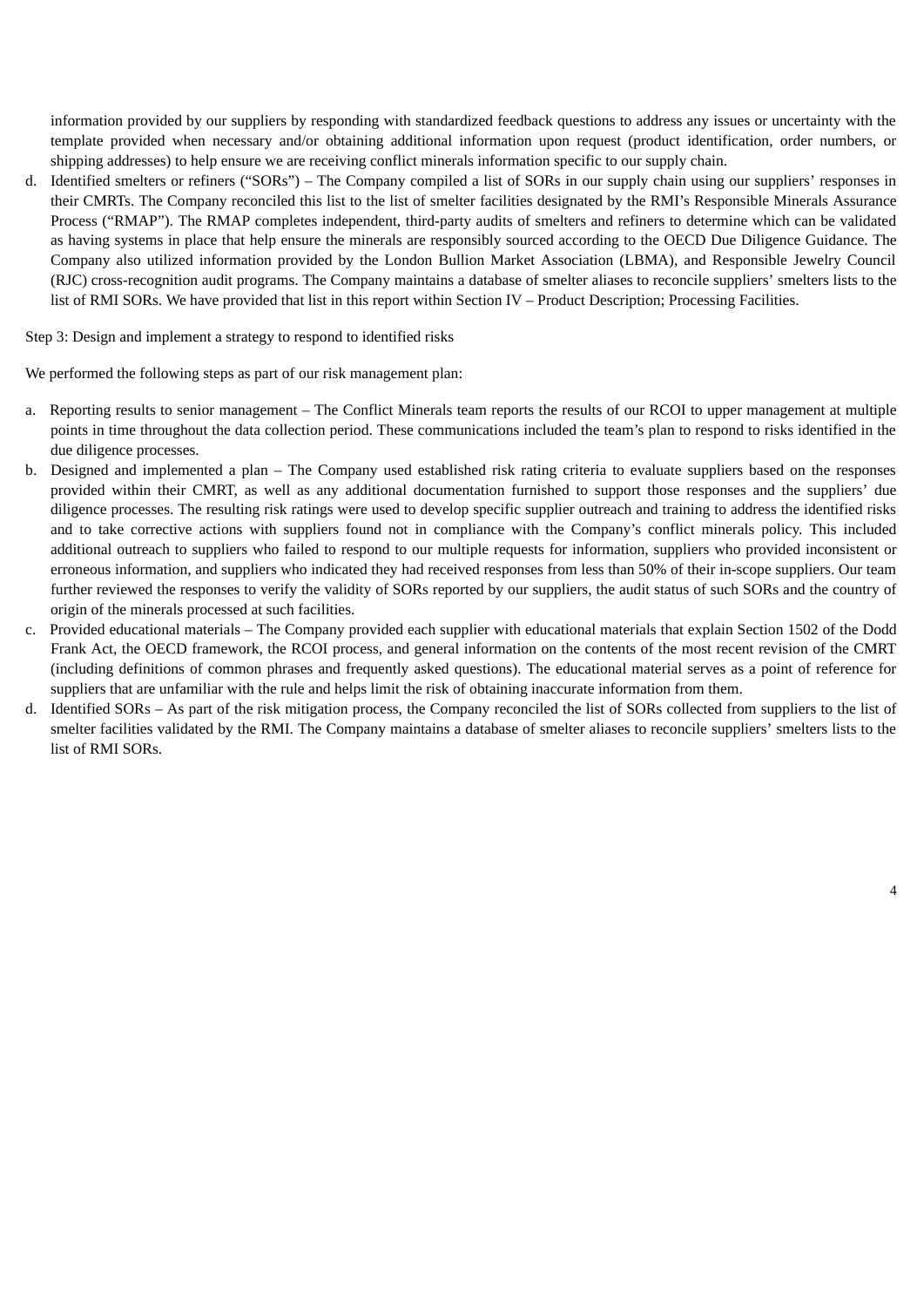Step 4: Carry out independent third-party audit of smelter/refiner's due diligence practices

The Company is using information provided by independent third-party audit programs, including the RMI RMAP, LBMA, and RJC, to confirm the existence and verify the OECD-conformance status of SORs identified during our due diligence.

For SORs that had not been audited as conformant, the Company sent a communication to encourage participation in the RMAP and requested the SOR to provide the mines and/or locations the SOR sources from to assist in identifying all countries of origin. Additionally, the Company sent communications to all suppliers that reported SORs that had not been audited as conformant to request that these suppliers contact the SORs to encourage participation in the RMAP.

Step 5: Report annually on supply chain due diligence

Accordingly, this Conflict Minerals Report has been filed with the SEC and is available on our website at https://investor.onepeloton.com/financial-information/sec-filings.

#### **IV. Product Description; Processing Facilities**

#### **Product Description**

Our business is managed and our financial results are reported on a segment basis, with those segments being Connected Fitness Products and Subscriptions. Our Connected Fitness Products are subject to this rule and include:

Bike

Our current Bike features a carbon steel frame, a nearly silent belt drive, durable magnetic resistance, and a 22" high-definition touchscreen with built-in stereo speakers to stream live and on-demand classes, all in a compact, 4' by 2' footprint. Our Bike is available in the United States, Canada, the United Kingdom, Germany, and Australia.

Bike+

Our Bike+ provides an immersive cardio experience and seamless transition to floor-based exercises with its 24", 360 degree rotating display. Members can easily pivot and tilt the screen to add strength, yoga, and stretching to their routine or take our Bike Bootcamp class series. Resistance on Bike+ is controlled digitally allowing Members to "Auto Follow" their instructors' class programs and control resistance from the touchscreen. A powerful built-in soundbar and subwoofer system offers an improved audio experience. Bike+ is currently available for purchase in the United States, Canada, the United Kingdom, Germany, and Australia.

Tread

The newest addition to our Tread line has the essential elements of the Tread+ experience but in a more affordable and compact form factor – maintaining ample running surface area and runner comfort. The Tread features a sleek belt drive, 24" touchscreen with integrated soundbar and subwoofer, and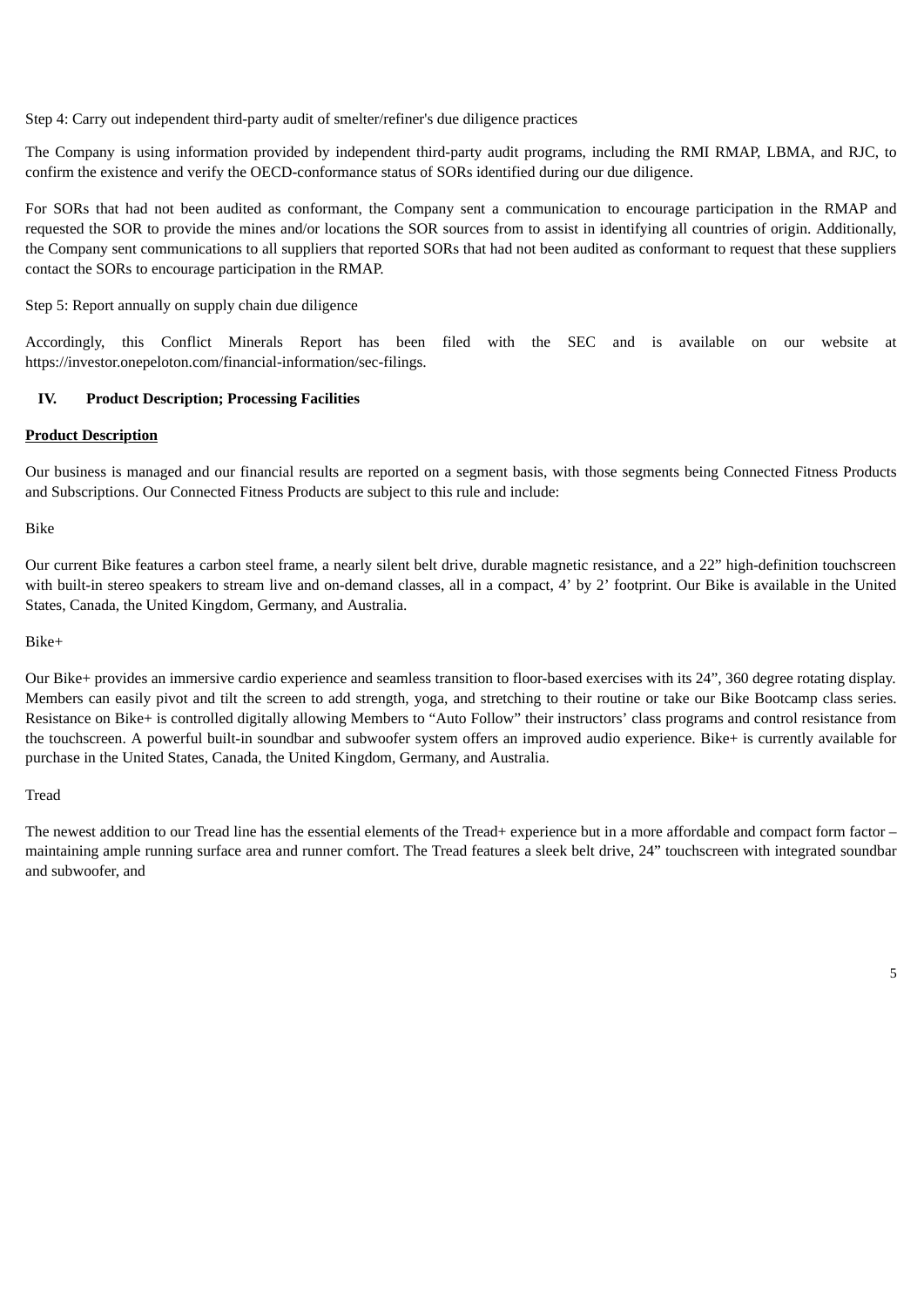ergonomic pace and incline control knobs and jump buttons. With an immersive audio and video experience and heart rate monitor integration, Peloton Tread is designed for both on-Tread as well as floor-based bootcamp content. Tread is currently available for purchase in the United States, Canada, the United Kingdom, and in Germany.

### Tread+

Tread+ features a shock-absorbing rubber-slat belt and ball bearing system, ideal for low-impact training. Pace and incline ergonomic control knobs allow for seamless adjustments, and the 32" high-definition touchscreen features a 20-watt sound bar. Tread+ had only been available for sale in the United States, however, on May 5, 2021, we decided to issue a voluntary product recall on Tread+, which we are conducting in collaboration with the Consumer Product Safety Commission. At this time, we are not able to forecast a date for sales to resume in the United States.

# **Processing Facilities**

Based on our due diligence process and the information received from our suppliers, the following facilities were identified by the Company's suppliers as the smelters and refiners of the tin, tantalum, tungsten and/or gold present in and necessary to the functionality of products manufactured by the Company in the calendar year ended December 31, 2021. The information from our suppliers is still evolving and may contain company-level declarations. As such, this smelter list is presented in good faith as the best information we have to date. For 2021 we identified 228 SORs in our supply chain. Of those 228, 206 SORs have been audited as conformant with the RMAP. This list may contain smelters that are not in our supply chain, and/or there may be other smelters in our supply chain who we have not yet identified in our due diligence process. We will continue to update the list as our information and the relevant third-party data from RMI, LBMA, and RJC improves.

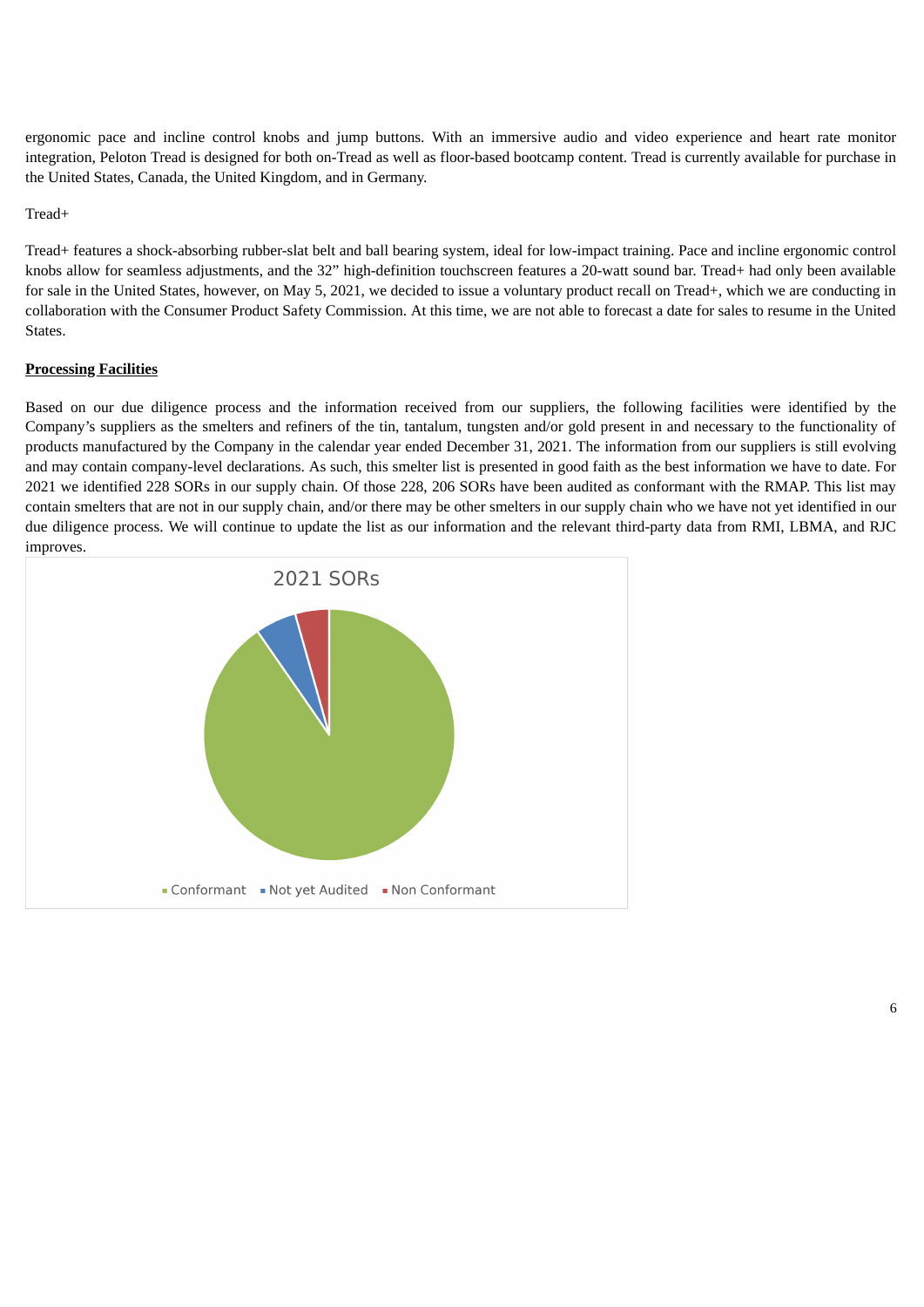| <b>Metal</b> | <b>Smelter Name</b>                                                | <b>Country</b>                  | <b>Smelter ID</b> |
|--------------|--------------------------------------------------------------------|---------------------------------|-------------------|
| Gold         | 8853 S.p.A.                                                        | <b>ITALY</b>                    | CID002763         |
| Gold         | <b>Advanced Chemical Company</b>                                   | UNITED STATES OF AMERICA        | CID000015         |
| Gold         | Agosi AG                                                           | <b>GERMANY</b>                  | CID000035         |
| Gold         | Aida Chemical Industries Co., Ltd.                                 | <b>JAPAN</b>                    | CID000019         |
| Gold         | Al Etihad Gold Refinery DMCC                                       | UNITED ARAB EMIRATES            | CID002560         |
| Gold         | Almalyk Mining and Metallurgical Complex (AMMC)                    | <b>UZBEKISTAN</b>               | CID000041         |
| Gold         | AngloGold Ashanti Corrego do Sitio Mineracao                       | <b>BRAZIL</b>                   | CID000058         |
| Gold         | Argor-Heraeus S.A.                                                 | SWITZERLAND                     | CID000077         |
| Gold         | Asahi Pretec Corp.                                                 | <b>JAPAN</b>                    | CID000082         |
| Gold         | Asahi Refining Canada Ltd.                                         | <b>CANADA</b>                   | CID000924         |
| Gold         | Asahi Refining USA Inc.                                            | <b>UNITED STATES OF AMERICA</b> | CID000920         |
| Gold         | Asaka Riken Co., Ltd.                                              | <b>JAPAN</b>                    | CID000090         |
| Gold         | Aurubis AG                                                         | <b>GERMANY</b>                  | CID000113         |
| Gold         | <b>Bangalore Refinery</b>                                          | <b>INDIA</b>                    | CID002863         |
| Gold         | Bangko Sentral ng Pilipinas (Central Bank of the Philippines)      | <b>PHILIPPINES</b>              | CID000128         |
| Gold         | <b>Boliden AB</b>                                                  | <b>SWEDEN</b>                   | CID000157         |
| Gold         | C. Hafner GmbH + Co. KG                                            | <b>GERMANY</b>                  | CID000176         |
| Gold         | CCR Refinery - Glencore Canada Corporation                         | <b>CANADA</b>                   | CID000185         |
| Gold         | Cendres + Metaux S.A.                                              | SWITZERLAND                     | CID000189         |
| Gold         | Chimet S.p.A.                                                      | <b>ITALY</b>                    | CID000233         |
| Gold         | Chugai Mining                                                      | <b>JAPAN</b>                    | CID000264         |
| Gold         | Daye Non-Ferrous Metals Mining Ltd.                                | <b>CHINA</b>                    | CID000343         |
| Gold         | Dowa                                                               | <b>JAPAN</b>                    | CID000401         |
| Gold         | <b>DSC</b> (Do Sung Corporation)                                   | KOREA, REPUBLIC OF              | CID000359         |
| Gold         | Eco-System Recycling Co., Ltd. East Plant                          | <b>JAPAN</b>                    | CID000425         |
| Gold         | Eco-System Recycling Co., Ltd. West Plant                          | <b>JAPAN</b>                    | CID003425         |
| Gold         | <b>Emirates Gold DMCC</b>                                          | <b>UNITED ARAB EMIRATES</b>     | CID002561         |
| Gold         | <b>Geib Refining Corporation</b>                                   | UNITED STATES OF AMERICA        | CID002459         |
| Gold         | Gold Refinery of Zijin Mining Group Co., Ltd.                      | <b>CHINA</b>                    | CID002243         |
| Gold         | Great Wall Precious Metals Co., Ltd. of CBPM                       | <b>CHINA</b>                    | CID001909         |
| Gold         | Heimerle + Meule GmbH                                              | <b>GERMANY</b>                  | CID000694         |
| Gold         | Heraeus Germany GmbH Co. KG                                        | <b>GERMANY</b>                  | CID000711         |
| Gold         | Heraeus Metals Hong Kong Ltd.                                      | <b>CHINA</b>                    | CID000707         |
| Gold         | Inner Mongolia Qiankun Gold and Silver Refinery Share Co.,<br>Ltd. | <b>CHINA</b>                    | CID000801         |
| Gold         | Ishifuku Metal Industry Co., Ltd.                                  | <b>JAPAN</b>                    | CID000807         |
| Gold         | <b>Istanbul Gold Refinery</b>                                      | <b>TURKEY</b>                   | CID000814         |
| Gold         | Italpreziosi                                                       | <b>ITALY</b>                    | CID002765         |
| Gold         | Japan Mint                                                         | <b>JAPAN</b>                    | CID000823         |
| Gold         | Jiangxi Copper Co., Ltd.                                           | <b>CHINA</b>                    | CID000855         |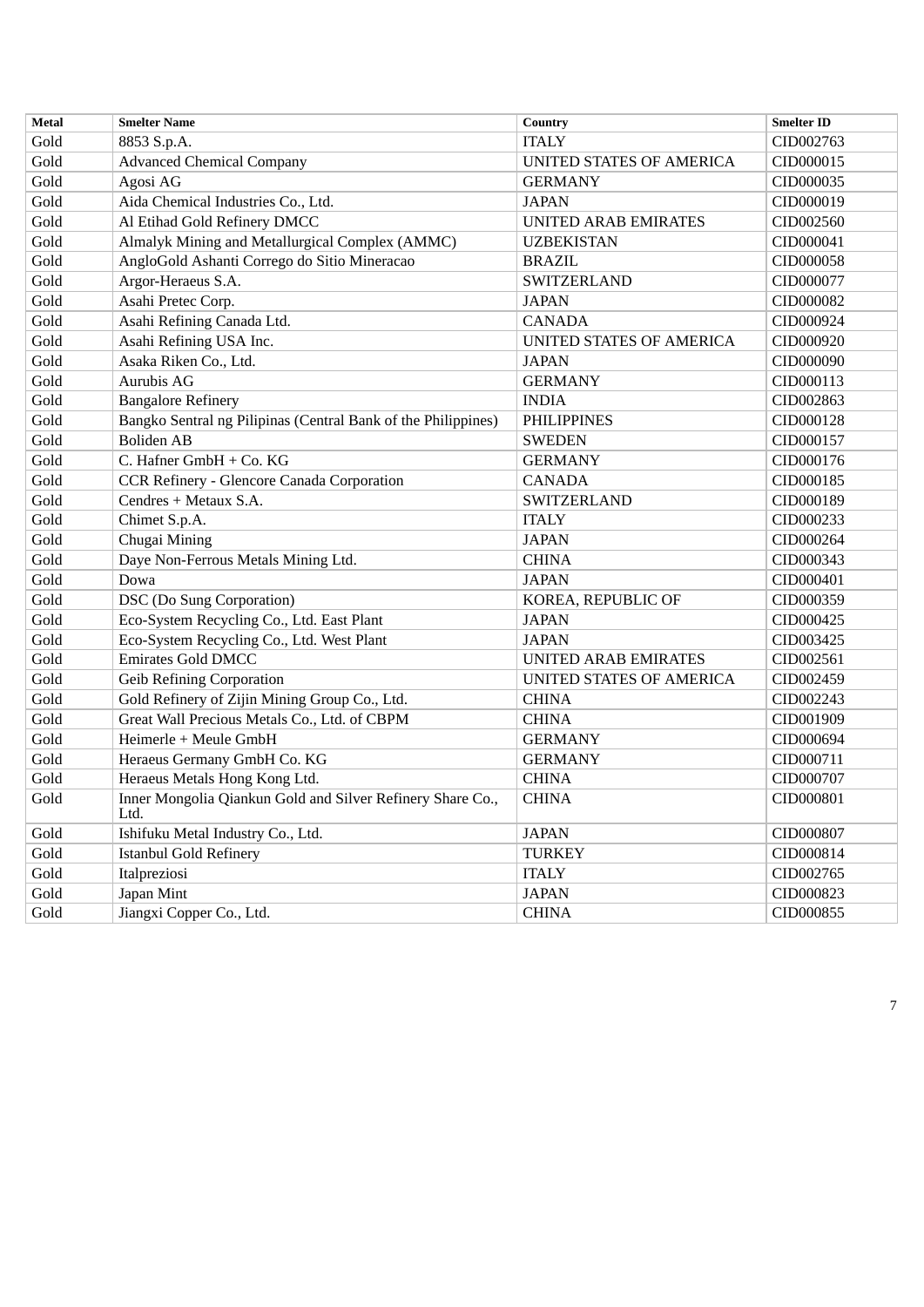| Gold | <b>JSC Novosibirsk Refinery</b>                             | <b>RUSSIAN FEDERATION</b> | CID000493 |
|------|-------------------------------------------------------------|---------------------------|-----------|
| Gold | <b>JSC</b> Uralelectromed                                   | <b>RUSSIAN FEDERATION</b> | CID000929 |
| Gold | JX Nippon Mining & Metals Co., Ltd.                         | <b>JAPAN</b>              | CID000937 |
| Gold | Kazzinc                                                     | <b>KAZAKHSTAN</b>         | CID000957 |
| Gold | Kennecott Utah Copper LLC                                   | UNITED STATES OF AMERICA  | CID000969 |
| Gold | KGHM Polska Miedz Spolka Akcyjna                            | <b>POLAND</b>             | CID002511 |
| Gold | Kojima Chemicals Co., Ltd.                                  | <b>JAPAN</b>              | CID000981 |
| Gold | Korea Zinc Co., Ltd.                                        | KOREA, REPUBLIC OF        | CID002605 |
| Gold | L'Orfebre S.A.                                              | <b>ANDORRA</b>            | CID002762 |
| Gold | LS-NIKKO Copper Inc.                                        | KOREA, REPUBLIC OF        | CID001078 |
| Gold | LT Metal Ltd.                                               | KOREA, REPUBLIC OF        | CID000689 |
| Gold | <b>Marsam Metals</b>                                        | <b>BRAZIL</b>             | CID002606 |
| Gold | Materion                                                    | UNITED STATES OF AMERICA  | CID001113 |
| Gold | Matsuda Sangyo Co., Ltd.                                    | <b>JAPAN</b>              | CID001119 |
| Gold | Metal Concentrators SA (Pty) Ltd.                           | <b>SOUTH AFRICA</b>       | CID003575 |
| Gold | Metalor Technologies (Hong Kong) Ltd.                       | <b>CHINA</b>              | CID001149 |
| Gold | Metalor Technologies (Singapore) Pte., Ltd.                 | <b>SINGAPORE</b>          | CID001152 |
| Gold | Metalor Technologies (Suzhou) Ltd.                          | <b>CHINA</b>              | CID001147 |
| Gold | Metalor Technologies S.A.                                   | SWITZERLAND               | CID001153 |
| Gold | <b>Metalor USA Refining Corporation</b>                     | UNITED STATES OF AMERICA  | CID001157 |
| Gold | Metalurgica Met-Mex Penoles S.A. De C.V.                    | <b>MEXICO</b>             | CID001161 |
| Gold | Mitsubishi Materials Corporation                            | <b>JAPAN</b>              | CID001188 |
| Gold | Mitsui Mining and Smelting Co., Ltd.                        | <b>JAPAN</b>              | CID001193 |
| Gold | MMTC-PAMP India Pvt., Ltd.                                  | <b>INDIA</b>              | CID002509 |
| Gold | Moscow Special Alloys Processing Plant                      | <b>RUSSIAN FEDERATION</b> | CID001204 |
| Gold | Nadir Metal Rafineri San. Ve Tic. A.S.                      | <b>TURKEY</b>             | CID001220 |
| Gold | Navoi Mining and Metallurgical Combinat                     | <b>UZBEKISTAN</b>         | CID001236 |
| Gold | Nihon Material Co., Ltd.                                    | <b>JAPAN</b>              | CID001259 |
| Gold | Ogussa Osterreichische Gold- und Silber-Scheideanstalt GmbH | <b>AUSTRIA</b>            | CID002779 |
| Gold | Ohura Precious Metal Industry Co., Ltd.                     | <b>JAPAN</b>              | CID001325 |
| Gold | PAMP S.A.                                                   | SWITZERLAND               | CID001352 |
| Gold | Planta Recuperadora de Metales SpA                          | <b>CHILE</b>              | CID002919 |
| Gold | Prioksky Plant of Non-Ferrous Metals                        | <b>RUSSIAN FEDERATION</b> | CID001386 |
| Gold | PT Aneka Tambang (Persero) Tbk                              | <b>INDONESIA</b>          | CID001397 |
| Gold | PX Precinox S.A.                                            | SWITZERLAND               | CID001498 |
| Gold | Rand Refinery (Pty) Ltd.                                    | <b>SOUTH AFRICA</b>       | CID001512 |
| Gold | REMONDIS PMR B.V.                                           | <b>NETHERLANDS</b>        | CID002582 |
| Gold | Royal Canadian Mint                                         | <b>CANADA</b>             | CID001534 |
| Gold | <b>SAAMP</b>                                                | <b>FRANCE</b>             | CID002761 |
| Gold | Safimet S.p.A                                               | <b>ITALY</b>              | CID002973 |
| Gold | <b>Samduck Precious Metals</b>                              | KOREA, REPUBLIC OF        | CID001555 |
| Gold | SEMPSA Joyeria Plateria S.A.                                | <b>SPAIN</b>              | CID001585 |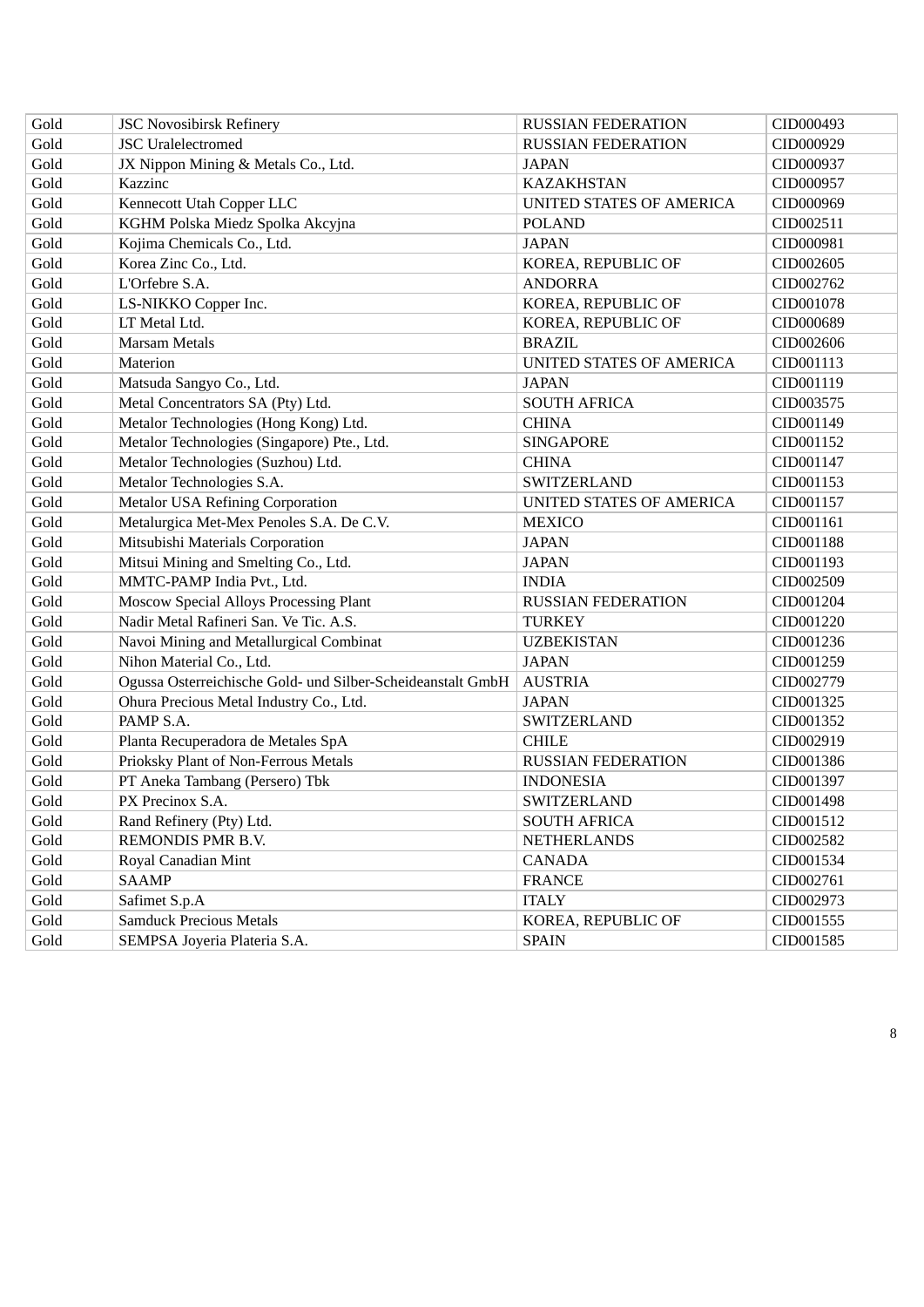| Gold     | Shandong Gold Smelting Co., Ltd.                     | <b>CHINA</b>              | CID001916 |
|----------|------------------------------------------------------|---------------------------|-----------|
| Gold     | Shandong Zhaojin Gold & Silver Refinery Co., Ltd.    | <b>CHINA</b>              | CID001622 |
| Gold     | Sichuan Tianze Precious Metals Co., Ltd.             | <b>CHINA</b>              | CID001736 |
| Gold     | Singway Technology Co., Ltd.                         | TAIWAN, PROVINCE OF CHINA | CID002516 |
| Gold     | SOE Shyolkovsky Factory of Secondary Precious Metals | <b>RUSSIAN FEDERATION</b> | CID001756 |
| Gold     | Solar Applied Materials Technology Corp.             | TAIWAN, PROVINCE OF CHINA | CID001761 |
| Gold     | Sumitomo Metal Mining Co., Ltd.                      | <b>JAPAN</b>              | CID001798 |
| Gold     | SungEel HiMetal Co., Ltd.                            | KOREA, REPUBLIC OF        | CID002918 |
| Gold     | T.C.A S.p.A                                          | <b>ITALY</b>              | CID002580 |
| Gold     | Tanaka Kikinzoku Kogyo K.K.                          | <b>JAPAN</b>              | CID001875 |
| Gold     | Tokuriki Honten Co., Ltd.                            | <b>JAPAN</b>              | CID001938 |
| Gold     | TOO Tau-Ken-Altyn                                    | <b>KAZAKHSTAN</b>         | CID002615 |
| Gold     | Torecom                                              | KOREA, REPUBLIC OF        | CID001955 |
| Gold     | <b>Umicore Precious Metals Thailand</b>              | <b>THAILAND</b>           | CID002314 |
| Gold     | Umicore S.A. Business Unit Precious Metals Refining  | <b>BELGIUM</b>            | CID001980 |
| Gold     | United Precious Metal Refining, Inc.                 | UNITED STATES OF AMERICA  | CID001993 |
| Gold     | Valcambi S.A.                                        | SWITZERLAND               | CID002003 |
| Gold     | Western Australian Mint (T/a The Perth Mint)         | <b>AUSTRALIA</b>          | CID002030 |
| Gold     | WIELAND Edelmetalle GmbH                             | <b>GERMANY</b>            | CID002778 |
| Gold     | Yamakin Co., Ltd.                                    | <b>JAPAN</b>              | CID002100 |
| Gold     | Yokohama Metal Co., Ltd.                             | <b>JAPAN</b>              | CID002129 |
| Gold     | Zhongyuan Gold Smelter of Zhongjin Gold Corporation  | <b>CHINA</b>              | CID002224 |
| Tantalum | <b>AMG Brasil</b>                                    | <b>BRAZIL</b>             | CID001076 |
| Tantalum | Changsha South Tantalum Niobium Co., Ltd.            | <b>CHINA</b>              | CID000211 |
| Tantalum | D Block Metals, LLC                                  | UNITED STATES OF AMERICA  | CID002504 |
| Tantalum | F&X Electro-Materials Ltd.                           | <b>CHINA</b>              | CID000460 |
| Tantalum | FIR Metals & Resource Ltd.                           | <b>CHINA</b>              | CID002505 |
| Tantalum | Global Advanced Metals Aizu                          | <b>JAPAN</b>              | CID002558 |
| Tantalum | Global Advanced Metals Boyertown                     | UNITED STATES OF AMERICA  | CID002557 |
| Tantalum | H.C. Starck Hermsdorf GmbH                           | <b>GERMANY</b>            | CID002547 |
| Tantalum | H.C. Starck Inc.                                     | UNITED STATES OF AMERICA  | CID002548 |
| Tantalum | Hengyang King Xing Lifeng New Materials Co., Ltd.    | <b>CHINA</b>              | CID002492 |
| Tantalum | Jiangxi Dinghai Tantalum & Niobium Co., Ltd.         | <b>CHINA</b>              | CID002512 |
| Tantalum | Jiangxi Tuohong New Raw Material                     | <b>CHINA</b>              | CID002842 |
| Tantalum | JiuJiang JinXin Nonferrous Metals Co., Ltd.          | <b>CHINA</b>              | CID000914 |
| Tantalum | Jiujiang Tanbre Co., Ltd.                            | <b>CHINA</b>              | CID000917 |
| Tantalum | Jiujiang Zhongao Tantalum & Niobium Co., Ltd.        | <b>CHINA</b>              | CID002506 |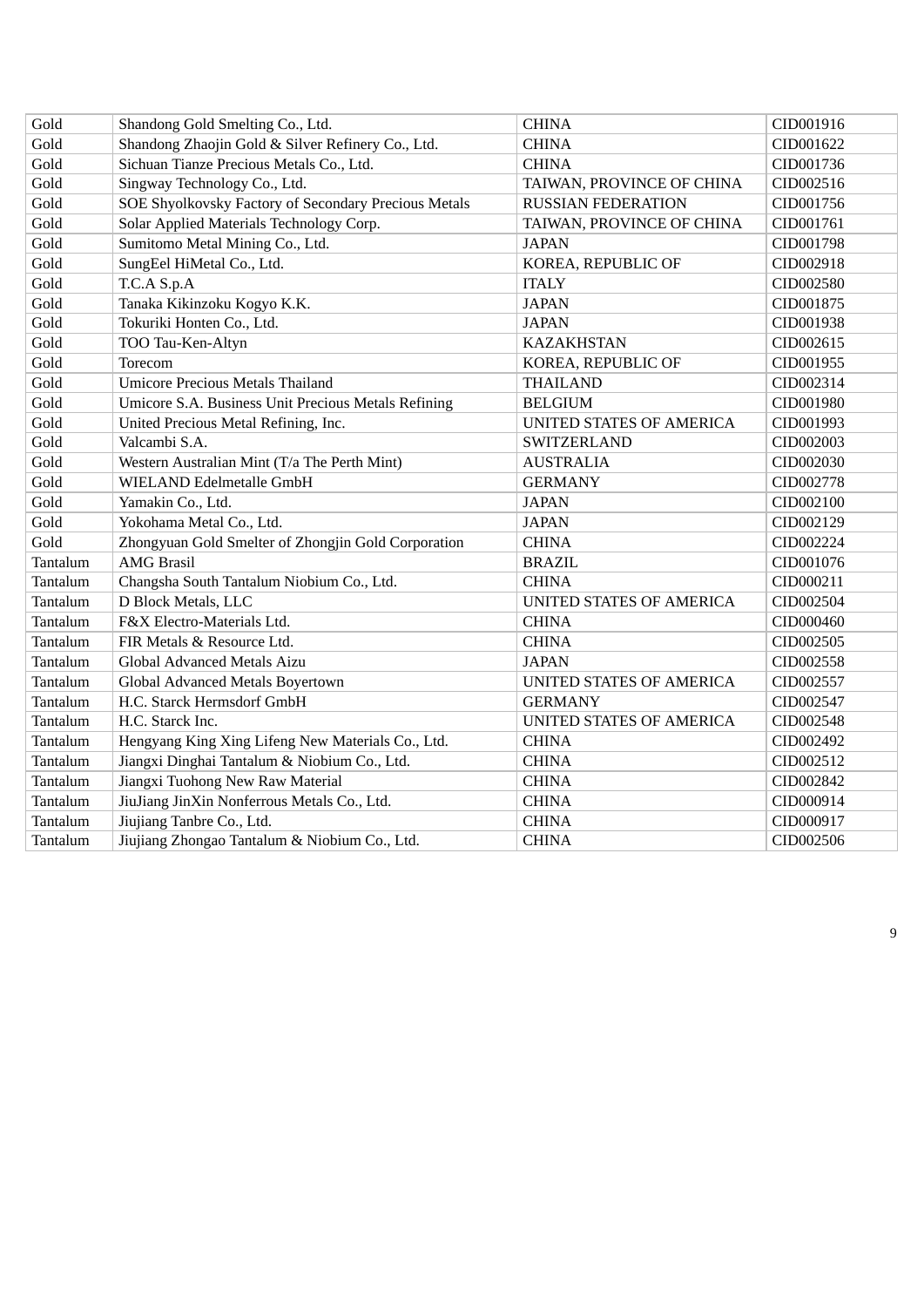| Tantalum | <b>KEMET</b> de Mexico                                                                   | <b>MEXICO</b>                              | CID002539 |
|----------|------------------------------------------------------------------------------------------|--------------------------------------------|-----------|
| Tantalum | Metallurgical Products India Pvt., Ltd.                                                  | <b>INDIA</b>                               | CID001163 |
| Tantalum | Mineracao Taboca S.A.                                                                    | <b>BRAZIL</b>                              | CID001175 |
| Tantalum | Mitsui Mining and Smelting Co., Ltd.                                                     | <b>JAPAN</b>                               | CID001192 |
| Tantalum | Ningxia Orient Tantalum Industry Co., Ltd.                                               | <b>CHINA</b>                               | CID001277 |
| Tantalum | <b>NPM Silmet AS</b>                                                                     | <b>ESTONIA</b>                             | CID001200 |
| Tantalum | QuantumClean                                                                             | UNITED STATES OF AMERICA                   | CID001508 |
| Tantalum | Resind Industria e Comercio Ltda.                                                        | <b>BRAZIL</b>                              | CID002707 |
| Tantalum | Solikamsk Magnesium Works OAO                                                            | <b>RUSSIAN FEDERATION</b>                  | CID001769 |
| Tantalum | Taki Chemical Co., Ltd.                                                                  | <b>JAPAN</b>                               | CID001869 |
| Tantalum | TANIOBIS Co., Ltd.                                                                       | <b>THAILAND</b>                            | CID002544 |
| Tantalum | <b>TANIOBIS GmbH</b>                                                                     | <b>GERMANY</b>                             | CID002545 |
| Tantalum | TANIOBIS Japan Co., Ltd.                                                                 | <b>JAPAN</b>                               | CID002549 |
| Tantalum | TANIOBIS Smelting GmbH & Co. KG                                                          | <b>GERMANY</b>                             | CID002550 |
| Tantalum | <b>Telex Metals</b>                                                                      | UNITED STATES OF AMERICA                   | CID001891 |
| Tantalum | Ulba Metallurgical Plant JSC                                                             | <b>KAZAKHSTAN</b>                          | CID001969 |
| Tantalum | XIMEI RESOURCES (GUANGDONG) LIMITED                                                      | <b>CHINA</b>                               | CID000616 |
| Tantalum | XinXing HaoRong Electronic Material Co., Ltd.                                            | <b>CHINA</b>                               | CID002508 |
| Tantalum | Yanling Jincheng Tantalum & Niobium Co., Ltd.                                            | <b>CHINA</b>                               | CID001522 |
| Tin      | Alpha                                                                                    | UNITED STATES OF AMERICA                   | CID000292 |
| Tin      | An Vinh Joint Stock Mineral Processing Company                                           | <b>VIET NAM</b>                            | CID002703 |
| Tin      | Chenzhou Yunxiang Mining and Metallurgy Co., Ltd.                                        | <b>CHINA</b>                               | CID000228 |
| Tin      | Chifeng Dajingzi Tin Industry Co., Ltd.                                                  | <b>CHINA</b>                               | CID003190 |
| Tin      | China Tin Group Co., Ltd.                                                                | <b>CHINA</b>                               | CID001070 |
| Tin      | <b>CRM</b> Synergies                                                                     | <b>SPAIN</b>                               | CID003524 |
| Tin      | Dongguan CiEXPO Environmental Engineering Co., Ltd.                                      | <b>CHINA</b>                               | CID003356 |
| Tin      | Dowa                                                                                     | <b>JAPAN</b>                               | CID000402 |
| Tin      | Electro-Mechanical Facility of the Cao Bang Minerals &<br>Metallurgy Joint Stock Company | <b>VIET NAM</b>                            | CID002572 |
| Tin      | <b>EM Vinto</b>                                                                          | <b>BOLIVIA (PLURINATIONAL</b><br>STATE OF) | CID000438 |
| Tin      | Estanho de Rondonia S.A.                                                                 | <b>BRAZIL</b>                              | CID000448 |
| Tin      | Fenix Metals                                                                             | <b>POLAND</b>                              | CID000468 |
| Tin      | Gejiu Kai Meng Industry and Trade LLC                                                    | <b>CHINA</b>                               | CID000942 |
| Tin      | Gejiu Non-Ferrous Metal Processing Co., Ltd.                                             | <b>CHINA</b>                               | CID000538 |
| Tin      | Gejiu Yunxin Nonferrous Electrolysis Co., Ltd.                                           | <b>CHINA</b>                               | CID001908 |
| Tin      | Gejiu Zili Mining And Metallurgy Co., Ltd.                                               | <b>CHINA</b>                               | CID000555 |
| Tin      | Guangdong Hanhe Non-Ferrous Metal Co., Ltd.                                              | <b>CHINA</b>                               | CID003116 |
| Tin      | Jiangxi New Nanshan Technology Ltd.                                                      | <b>CHINA</b>                               | CID001231 |
| Tin      | Ma'anshan Weitai Tin Co., Ltd.                                                           | <b>CHINA</b>                               | CID003379 |
| Tin      | Magnu's Minerais Metais e Ligas Ltda.                                                    | <b>BRAZIL</b>                              | CID002468 |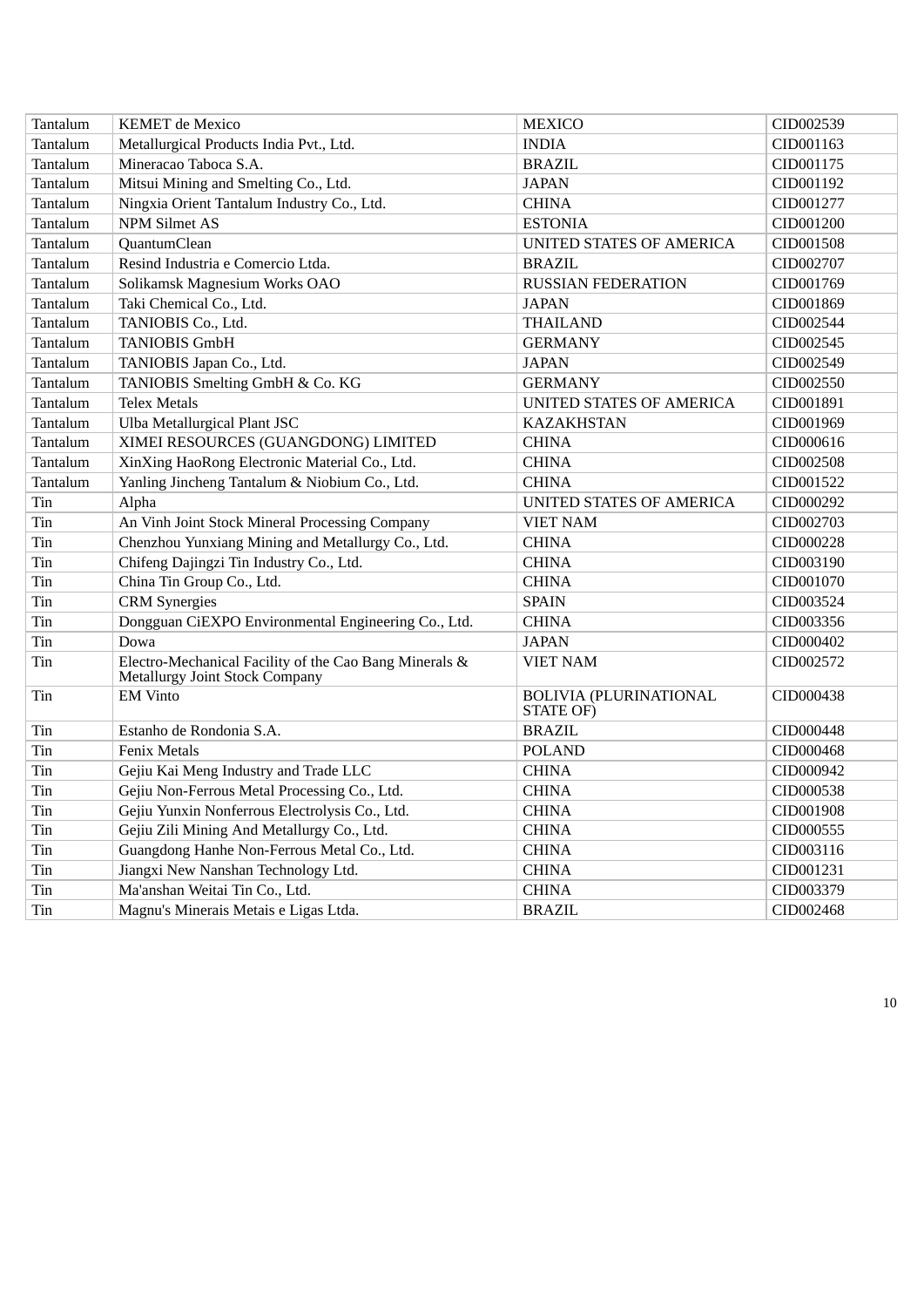| Tin      | Malaysia Smelting Corporation (MSC)                        | <b>MALAYSIA</b>           | CID001105 |
|----------|------------------------------------------------------------|---------------------------|-----------|
| Tin      | Melt Metais e Ligas S.A.                                   | <b>BRAZIL</b>             | CID002500 |
| Tin      | Metallic Resources, Inc.                                   | UNITED STATES OF AMERICA  | CID001142 |
| Tin      | Metallo Belgium N.V.                                       | <b>BELGIUM</b>            | CID002773 |
| Tin      | Metallo Spain S.L.U.                                       | <b>SPAIN</b>              | CID002774 |
| Tin      | Mineracao Taboca S.A.                                      | <b>BRAZIL</b>             | CID001173 |
| Tin      | Minsur                                                     | <b>PERU</b>               | CID001182 |
| Tin      | Mitsubishi Materials Corporation                           | <b>JAPAN</b>              | CID001191 |
| Tin      | Modeltech Sdn Bhd                                          | <b>MALAYSIA</b>           | CID002858 |
| Tin      | Nghe Tinh Non-Ferrous Metals Joint Stock Company           | <b>VIET NAM</b>           | CID002573 |
| Tin      | O.M. Manufacturing (Thailand) Co., Ltd.                    | <b>THAILAND</b>           | CID001314 |
| Tin      | O.M. Manufacturing Philippines, Inc.                       | <b>PHILIPPINES</b>        | CID002517 |
| Tin      | Pongpipat Company Limited                                  | <b>MYANMAR</b>            | CID003208 |
| Tin      | PT Bangka Serumpun                                         | <b>INDONESIA</b>          | CID003205 |
| Tin      | PT Mitra Stania Prima                                      | <b>INDONESIA</b>          | CID001453 |
| Tin      | PT Mitra Sukses Globalindo                                 | <b>INDONESIA</b>          | CID003449 |
| Tin      | PT Refined Bangka Tin                                      | <b>INDONESIA</b>          | CID001460 |
| Tin      | PT Timah Tbk Kundur                                        | <b>INDONESIA</b>          | CID001477 |
| Tin      | PT Timah Tbk Mentok                                        | <b>INDONESIA</b>          | CID001482 |
| Tin      | Resind Industria e Comercio Ltda.                          | <b>BRAZIL</b>             | CID002706 |
| Tin      | Rui Da Hung                                                | TAIWAN, PROVINCE OF CHINA | CID001539 |
| Tin      | Soft Metais Ltda.                                          | <b>BRAZIL</b>             | CID001758 |
| Tin      | Super Ligas                                                | <b>BRAZIL</b>             | CID002756 |
| Tin      | Thai Nguyen Mining and Metallurgy Co., Ltd.                | <b>VIET NAM</b>           | CID002834 |
| Tin      | Thaisarco                                                  | <b>THAILAND</b>           | CID001898 |
| Tin      | Tin Smelting Branch of Yunnan Tin Co., Ltd.                | <b>CHINA</b>              | CID002180 |
| Tin      | Tin Technology & Refining                                  | UNITED STATES OF AMERICA  | CID003325 |
| Tin      | Tuyen Quang Non-Ferrous Metals Joint Stock Company         | <b>VIET NAM</b>           | CID002574 |
| Tin      | White Solder Metalurgia e Mineracao Ltda.                  | <b>BRAZIL</b>             | CID002036 |
| Tin      | Yunnan Chengfeng Non-ferrous Metals Co., Ltd.              | <b>CHINA</b>              | CID002158 |
| Tin      | Yunnan Yunfan Non-ferrous Metals Co., Ltd.                 | <b>CHINA</b>              | CID003397 |
| Tungsten | A.L.M.T. Corp.                                             | <b>JAPAN</b>              | CID000004 |
| Tungsten | <b>ACL Metais Eireli</b>                                   | <b>BRAZIL</b>             | CID002833 |
| Tungsten | Albasteel Industria e Comercio de Ligas Para Fundicao Ltd. | <b>BRAZIL</b>             | CID003427 |
| Tungsten | Asia Tungsten Products Vietnam Ltd.                        | VIET NAM                  | CID002502 |
| Tungsten | Chenzhou Diamond Tungsten Products Co., Ltd.               | <b>CHINA</b>              | CID002513 |
| Tungsten | China Molybdenum Tungsten Co., Ltd.                        | <b>CHINA</b>              | CID002641 |
| Tungsten | Chongyi Zhangyuan Tungsten Co., Ltd.                       | <b>CHINA</b>              | CID000258 |
| Tungsten | CNMC (Guangxi) PGMA Co., Ltd.                              | <b>CHINA</b>              | CID000281 |
| Tungsten | Cronimet Brasil Ltda                                       | <b>BRAZIL</b>             | CID003468 |
| Tungsten | Ganzhou Haichuang Tungsten Co., Ltd.                       | <b>CHINA</b>              | CID002645 |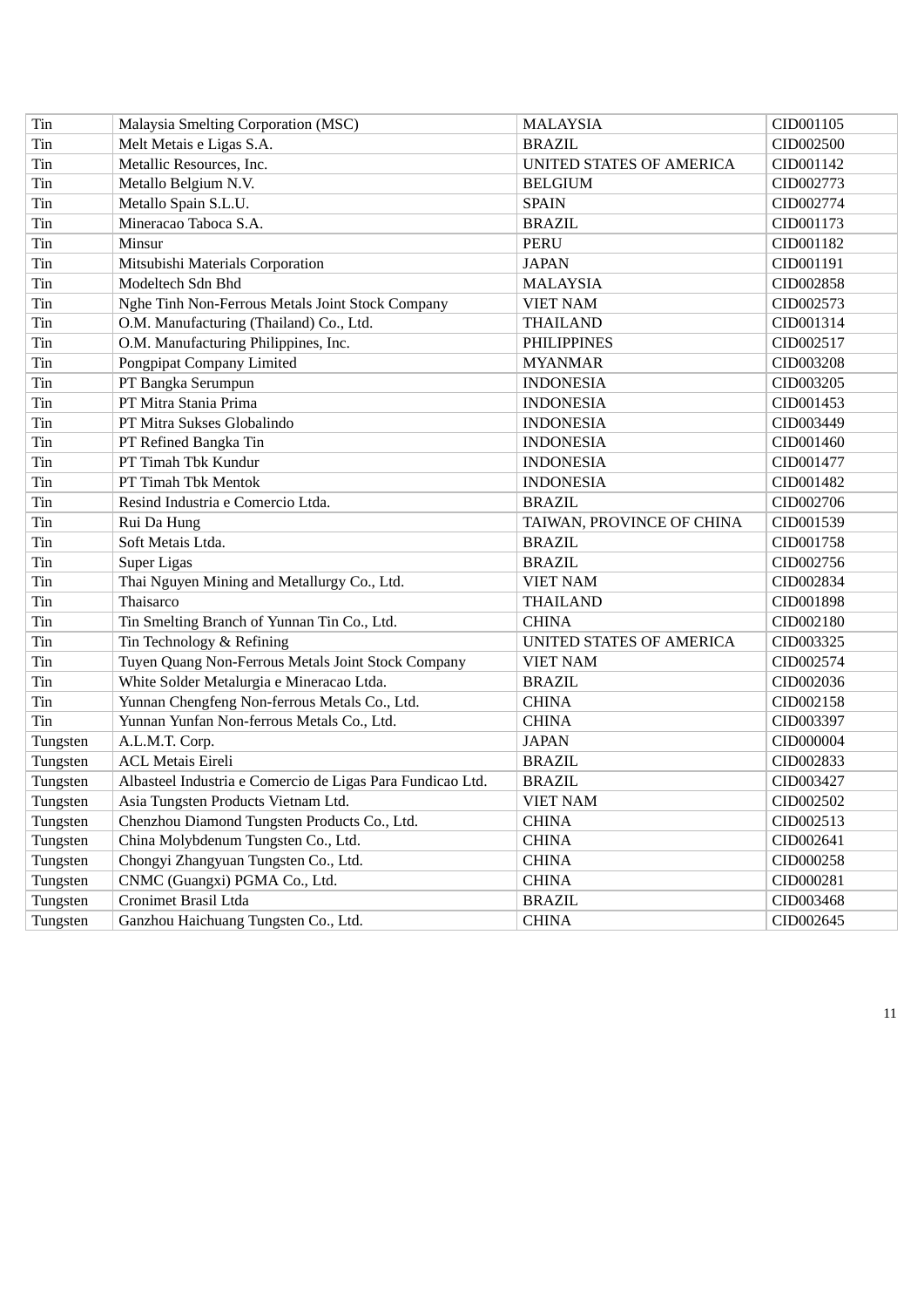| Tungsten | Ganzhou Huaxing Tungsten Products Co., Ltd.                      | <b>CHINA</b>              | CID000875 |
|----------|------------------------------------------------------------------|---------------------------|-----------|
| Tungsten | Ganzhou Jiangwu Ferrotungsten Co., Ltd.                          | <b>CHINA</b>              | CID002315 |
| Tungsten | Ganzhou Seadragon W & Mo Co., Ltd.                               | <b>CHINA</b>              | CID002494 |
| Tungsten | Global Tungsten & Powders Corp.                                  | UNITED STATES OF AMERICA  | CID000568 |
| Tungsten | Guangdong Xianglu Tungsten Co., Ltd.                             | <b>CHINA</b>              | CID000218 |
| Tungsten | H.C. Starck Tungsten GmbH                                        | <b>GERMANY</b>            | CID002541 |
| Tungsten | Hunan Chenzhou Mining Co., Ltd.                                  | <b>CHINA</b>              | CID000766 |
| Tungsten | Hunan Chunchang Nonferrous Metals Co., Ltd.                      | <b>CHINA</b>              | CID000769 |
| Tungsten | Hydrometallurg, JSC                                              | <b>RUSSIAN FEDERATION</b> | CID002649 |
| Tungsten | Japan New Metals Co., Ltd.                                       | <b>JAPAN</b>              | CID000825 |
| Tungsten | Jiangwu H.C. Starck Tungsten Products Co., Ltd.                  | <b>CHINA</b>              | CID002551 |
| Tungsten | Jiangxi Gan Bei Tungsten Co., Ltd.                               | <b>CHINA</b>              | CID002321 |
| Tungsten | Jiangxi Minmetals Gao'an Non-ferrous Metals Co., Ltd.            | <b>CHINA</b>              | CID002313 |
| Tungsten | Jiangxi Tonggu Non-ferrous Metallurgical & Chemical Co.,<br>Ltd. | <b>CHINA</b>              | CID002318 |
| Tungsten | Jiangxi Xinsheng Tungsten Industry Co., Ltd.                     | <b>CHINA</b>              | CID002317 |
| Tungsten | Jiangxi Yaosheng Tungsten Co., Ltd.                              | <b>CHINA</b>              | CID002316 |
| Tungsten | <b>Kennametal Fallon</b>                                         | UNITED STATES OF AMERICA  | CID000966 |
| Tungsten | Kennametal Huntsville                                            | UNITED STATES OF AMERICA  | CID000105 |
| Tungsten | KGETS Co., Ltd.                                                  | KOREA, REPUBLIC OF        | CID003388 |
| Tungsten | Malipo Haiyu Tungsten Co., Ltd.                                  | <b>CHINA</b>              | CID002319 |
| Tungsten | Masan High-Tech Materials                                        | <b>VIET NAM</b>           | CID002543 |
| Tungsten | Moliren Ltd.                                                     | <b>RUSSIAN FEDERATION</b> | CID002845 |
| Tungsten | Niagara Refining LLC                                             | UNITED STATES OF AMERICA  | CID002589 |
| Tungsten | Philippine Chuangxin Industrial Co., Inc.                        | <b>PHILIPPINES</b>        | CID002827 |
| Tungsten | TANIOBIS Smelting GmbH & Co. KG                                  | <b>GERMANY</b>            | CID002542 |
| Tungsten | Unecha Refractory metals plant                                   | <b>RUSSIAN FEDERATION</b> | CID002724 |
| Tungsten | Wolfram Bergbau und Hutten AG                                    | <b>AUSTRIA</b>            | CID002044 |
| Tungsten | Xiamen Tungsten (H.C.) Co., Ltd.                                 | <b>CHINA</b>              | CID002320 |
| Tungsten | Xiamen Tungsten Co., Ltd.                                        | <b>CHINA</b>              | CID002082 |
| Tungsten | Xinfeng Huarui Tungsten & Molybdenum New Material Co.,<br>Ltd.   | <b>CHINA</b>              | CID002830 |

# **V. Future Due Diligence**

We will continue to communicate our expectations and information requirements to our direct suppliers. Over time, we anticipate that the amount of information available globally on the traceability and sourcing of these ores will increase and improve our knowledge. We will continue to make inquiries to our direct suppliers and undertake additional risk assessments when potentially relevant changes in facts or circumstances are identified. If a supplier does not meet our expectations regarding responsible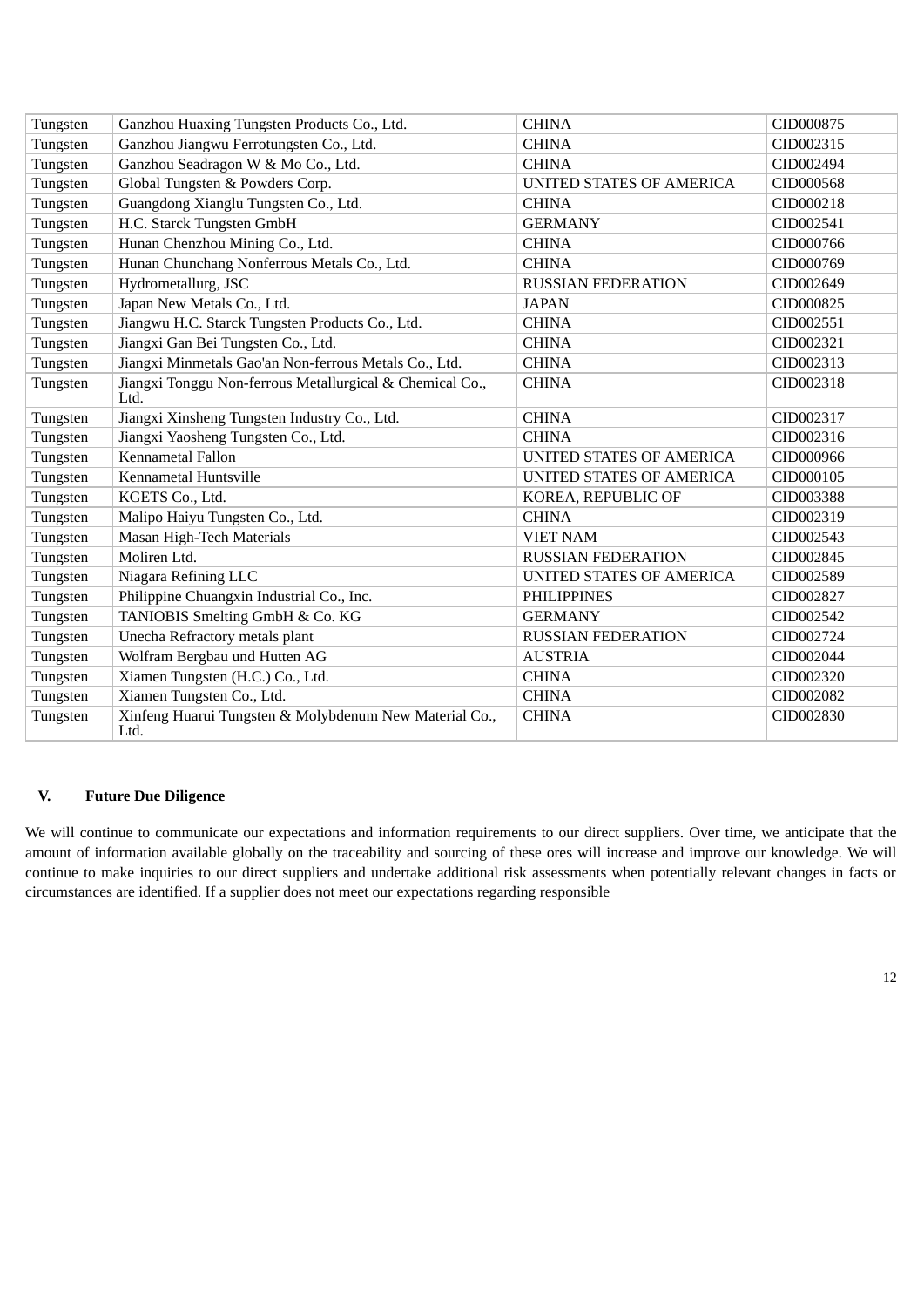sourcing, we will work with the supplier, including by leveraging industry-wide programs as appropriate, to build its capacity for responsible sourcing. We expect our suppliers to take similar measures with their suppliers to help ensure alignment throughout the supply chain.

In addition to those above, the Company will undertake the following steps during the next compliance period:

- Review the conflict minerals policy statement and update if necessary.
- Review supplier and employee training materials and update if necessary.
- Continue to collect responses from suppliers using the most recent revision of the CMRT.
- Engage with suppliers that did not provide a response in 2021 or provided incomplete responses to enhance our data collection for 2022.
- Monitor and track performance of risk mitigation efforts.
- Continue engagement with smelters by sending letters to those that have not been audited as conformant.
- Continue to send messages to our suppliers to engage with smelters that have not been audited as conformant.
- Collect from suppliers product-level or user-defined level responses where useful.
- Compare and validate RCOI results to information collected via independent third-party audit programs, such as the RMI, and through our Company's own coordinated outreach to smelters.
- Encourage responsible sourcing from the DRC and adjoining countries.
- We will continue to monitor global developments and the emergence of additional requirements or standards related to the sourcing of minerals or other materials from the DRC and adjoining countries or other regions to continually improve our conflict minerals program.